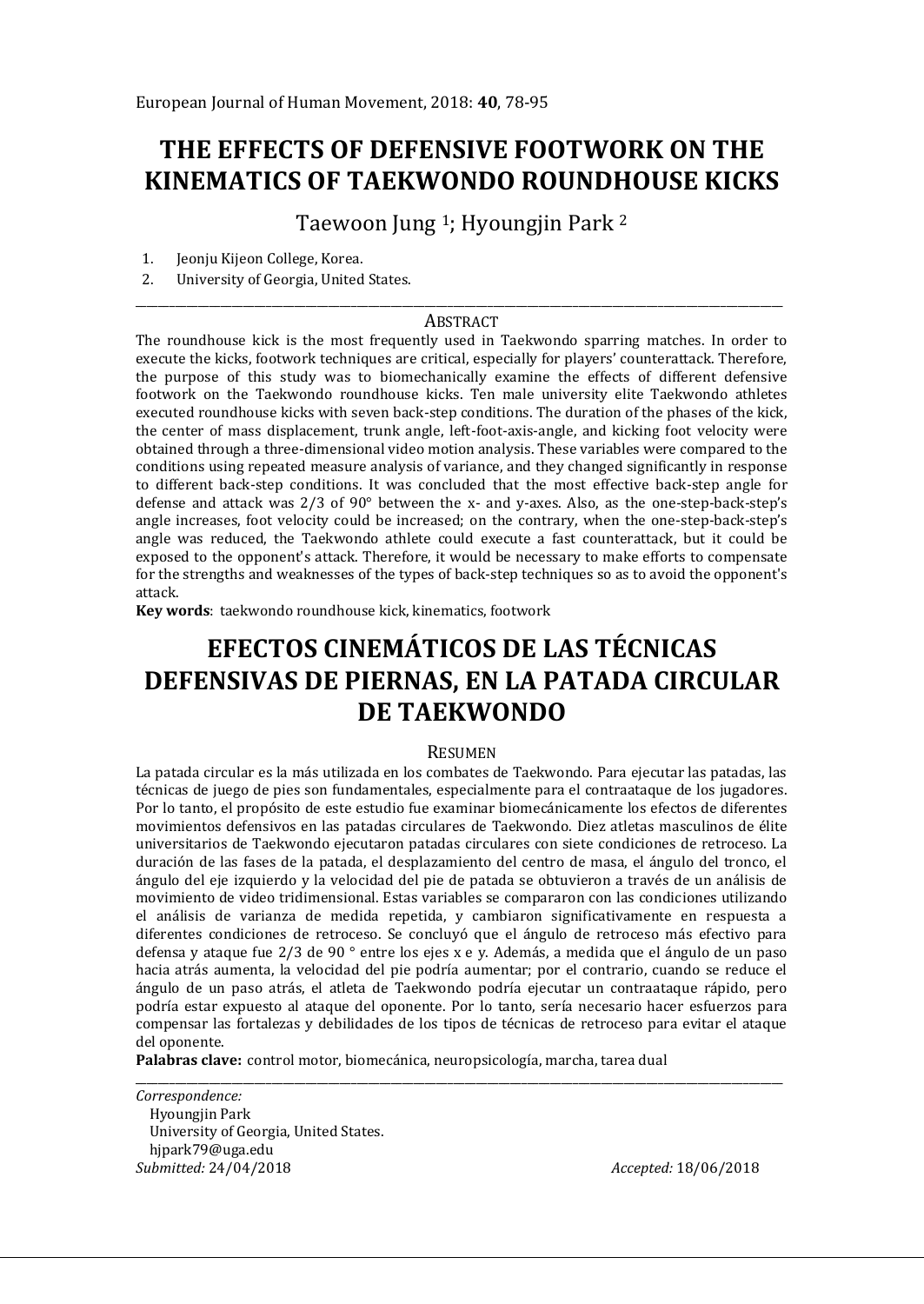#### **INTRODUCTION**

Taekwondo is a traditional Korean martial art and a full-contact combat sport. It is also well-known for its various and powerful kicking techniques. Among a variety of kicking skills, the roundhouse kick is the most frequently used in Taekwondo sparring matches (Koh & Watkinson, 2002) because it can be simply adjusted based on the opponent's movements. Furthermore, it is suitable for scoring points in an unexpected attack (Kim, Kwon, Yeunga, & Kwon, 2010). Pieter and Pieter (1995) concluded that the roundhouse kick is the fastest kicking technique, which may explain the use of roundhouse kicks in competitions.

The roundhouse kick is performed by first raising the kicking leg's knee straight up in a chambered position; then, the hip is rotated, and the knee is extended in a snapping forward movement to strike the opponent with an instep surface (Falco et al., 2009). The kicking leg performs the kick while the supporting leg tolerates the body weight and provides hip pivoting and the trunk and support leg serve an essential role regarding counter-movement and stability (Kim, Kwon, Yeunga, & Kwon, 2010). Especially, the movement of the supporting leg's ankle is vital for maintaining kick balance. Research on the roundhouse kick has explored a wide range of biomechanical variables, such as impact force (Estevan, Alvarez, Falco, & Molina-Garcia, 2011; Estevan, Falco, Alvarez, & Molina-Garcıa, 2012; Falco, et al., 2009), kicking speed (Liu, Tan, An, & Wang, 2000; Tang, Chang, & Nien, 2007), and execution time (Estevan, Alvarez, Falco, & Molina-Garcia, 2011; Falco et al., 2009; Liu, Tan, An, & Wang, 2000; Tang, Chang, & Nien, 2007). Researchers also focused on the participant characteristics: skill level of the participants (Shin & Choi, 2001) and weight category (Estevan, Falco, Alvarez & Molina-Garcia, 2012). In terms of trial conditions that can affect kick performances, previous research has focused on stance positions (Estevan, Falco, & Jandacka, 2011), dominant leg (Falco, et al., 2009; Tang, Chang, & Nien, 2007), the effect of the existence of a target (Oh & Choi, 2004), and the proximity of the kicking foot (Kong, Luk, & Hong, 2000; Li, Yan, Zeng, & Wang, 2005).

Recently, Menescardi and colleagues (2015) found that winners in the National University Taekwondo Championship games executed more counterattacks, which indicates that Taekwondo athletes may need to perform the counterattack as efficiently as possible to win. During the sparring match, taekwondo athletes can often be forced to execute kicks by reacting their opponent's attack and in this counterattack process, footwork can affect the roundhouse kick performance (Kim, Chung, & Lee, 1999).

Typical Taekwondo stances with their legs front and back along the direction of attack are used by Taekwondo athletes, and they frequently switch their stance back and forth during the sparring match. If the opponent attacks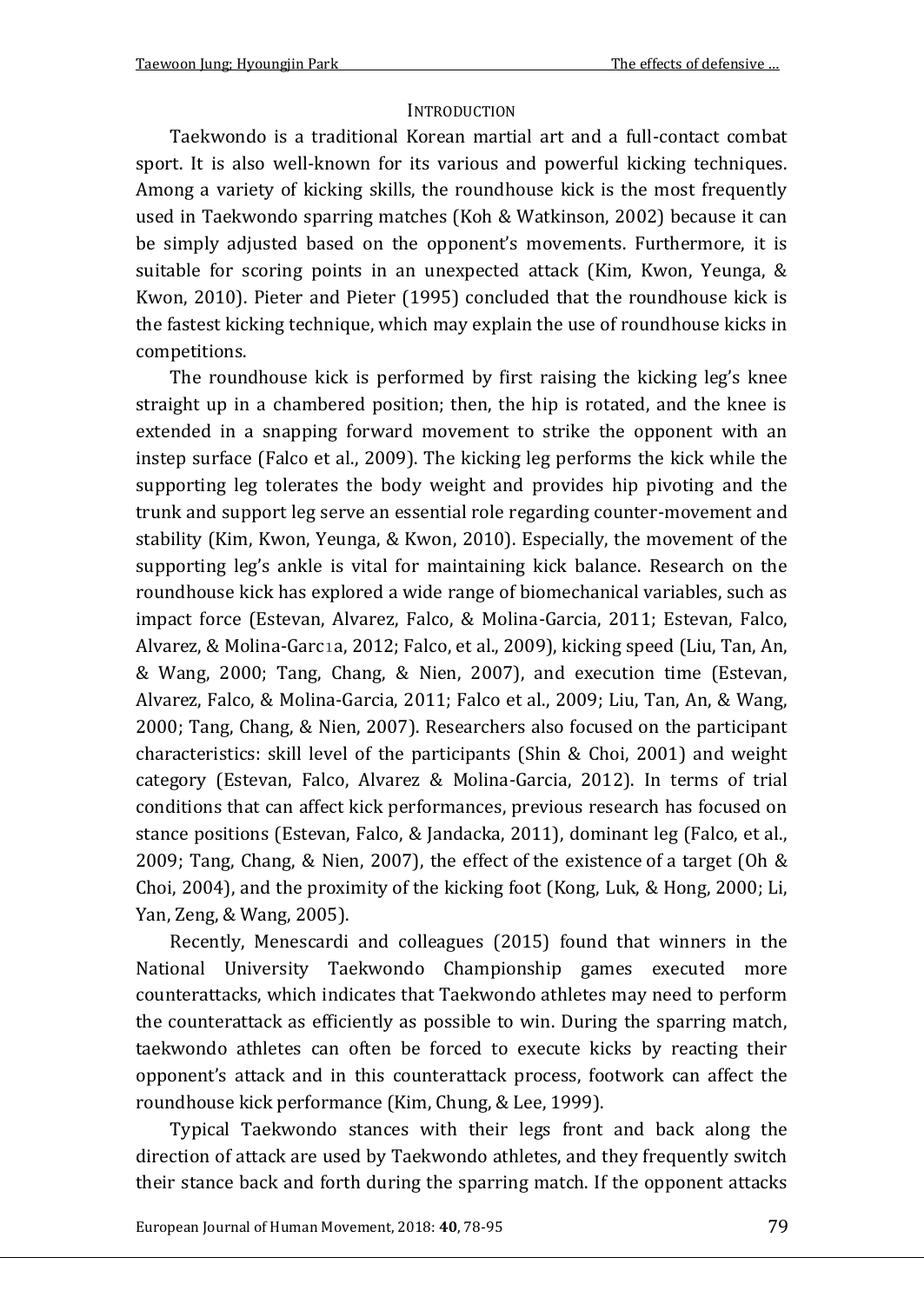in an open stance, the defender usually counterattacks after stepping back to avoid the opponent's attack. Therefore, the researchers need to analyze attack and defensive motions simultaneously. Studying counterattack using roundhouse kicks executed from various angles of defensive back-steps may provide a better understanding of the ideal back-step footwork on roundhouse kick performances and practical training methods. However, to date, there has not been a study that combines both the defensive footwork and the attack in the analysis. Therefore, the purpose of this study was to biomechanically examine the effects of different angles of one-step-back-step footwork which is used for defense as the attack of the counterpart in Taekwondo roundhouse kick performances. The research questions were: 1) how different footwork angles would change the duration time and the distance of the center of mass; 2) how different footwork angles would change the trunk angle and left-foot-axisangle; 3) how different footwork angles would change the kicking foot's velocities. It was hypothesized that the footwork would affect the temporal and spatial parameters in Taekwondo athletes.

#### **METHOD**

## *Participants*

Ten male university elite Taekwondo athletes were recruited for this study. The mean body mass, height, age, and Taekwondo career years of the participants were  $60.6 \pm 3.7$  kg (54.9 to 66.7 kg),  $173.1 \pm 4.3$  cm (167.0 to 179.0 cm),  $21.7 \pm 0.5$  years (21 to 22 years), and  $8.9 \pm 1.1$  years (7 to 10 years), respectively. All participants were free of serious muscular or joint/ligament problems within 6 months prior to the study. Informed consent was obtained from all participants before the experiment. The study followed the policy statement with respect to the Declaration of Helsinki.

## *Instrumentation*

An MX-13 Vicon™ motion capture system (Vicon, Ltd., Oxford, UK), comprised of seven high-speed (Sampling frequency: 250 Hz) and MX control interfaces were used to capture the locations of the reflective markers on the participants' extremities and trunk. A calibration frame with 36 control points (1m wide, 2m high, and 2m long) was used for camera calibration based on the Direct linear transformation (DLT) method (Abdel-Aziz et al., 2015). The calibration frame was aligned in such a way that the kicking direction was used as the anteroposterior axis (Y) while the longitudinal axis (Z) was aligned vertically upward, and the transverse axis (X) was aligned left to right. For the kinematic analysis, 38 retro-reflective markers of 14 mm diameter were attached to specific anatomical landmarks of all participants and the target mitt. Three-dimensional coordinates of the 38 markers were reconstructed with the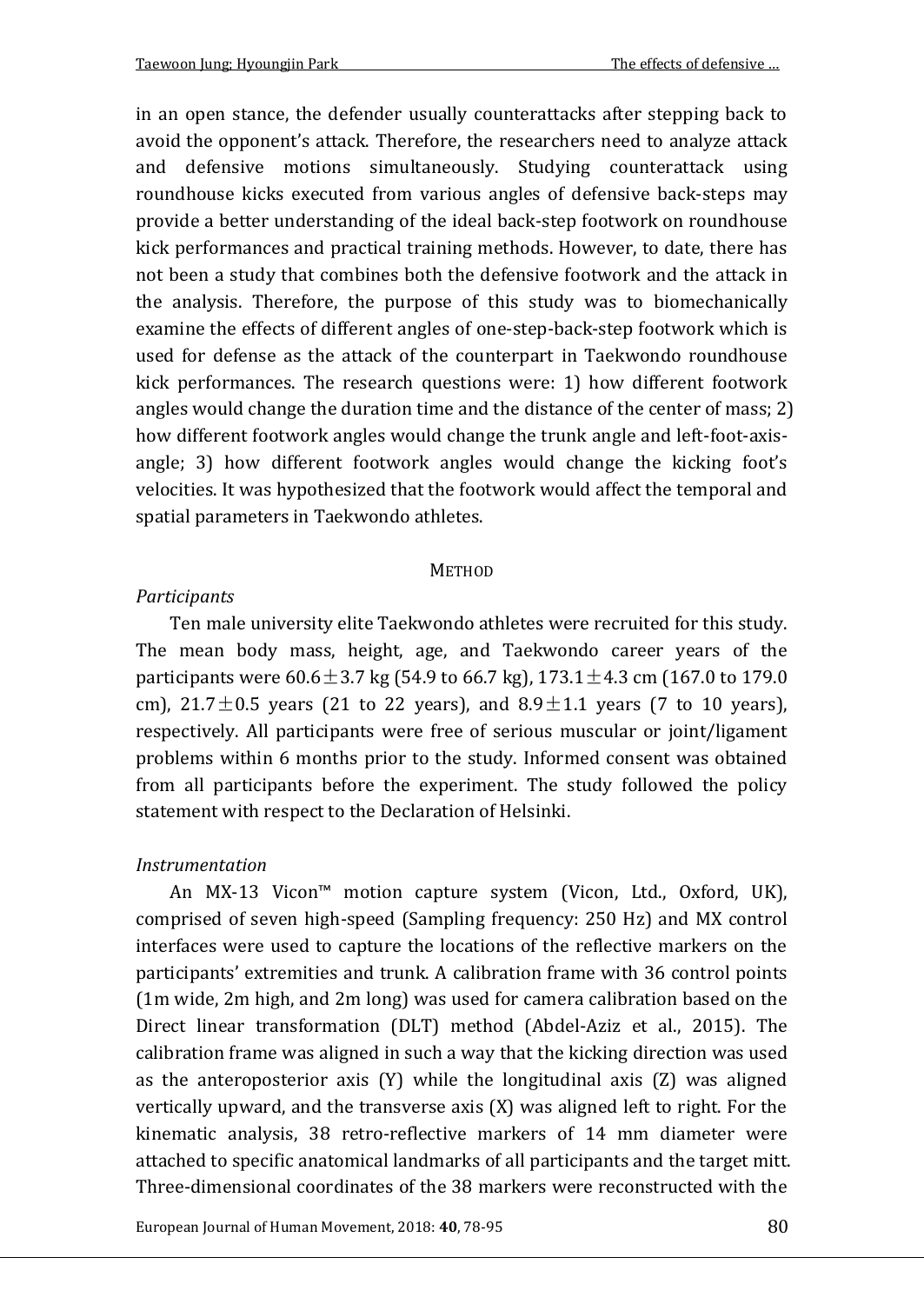Kwon3D software (Version 4.1, Visol, Seoul, Korea). The anatomical landmarks were as follows (Figure 1): the left and right forehead; left and right back of the head; the 7th cervical vertebrae; the 10th thoracic vertebrae; the clavicle; sternum; the right scapula; the left and right shoulder at the acromio-clavicular joint; the lateral epicondyle of the left and right elbow; the left and right forearm between the elbow and wrist; the medial and lateral left wrist; the left and right hand second metacarpal head; the left and right anterior superior iliac spine; the left and right posterior superior iliac spine; the lateral epicondyle of the left and right knee; the left and right thigh between the lateral epicondyle of the knee and greater trochanter; the left and right lateral malleolus; the left and right tibia between the lateral epicondyle of the knee and lateral malleolus; the left and right foot second metatarsal head; and the left and right heel placed on the calcaneous. The marker coordinates were used to model the body as a combination of multiple rigid segments connected by frictionless joints, including each pelvis, trunk, right thigh, right lower leg, and foot segments. The target was a hand-held kicking pad (All-Star®, Tae Hwa Sports, Seoul, Korea). An assistant held the target with one hand, and the target was set at waist level for the roundhouse kick. One reflective marker was placed on the target in order to determine the onset of the foot contact to the target.



FIGURE 1: *Anterior (Left) and posterior (Right) views of the reflective markers.*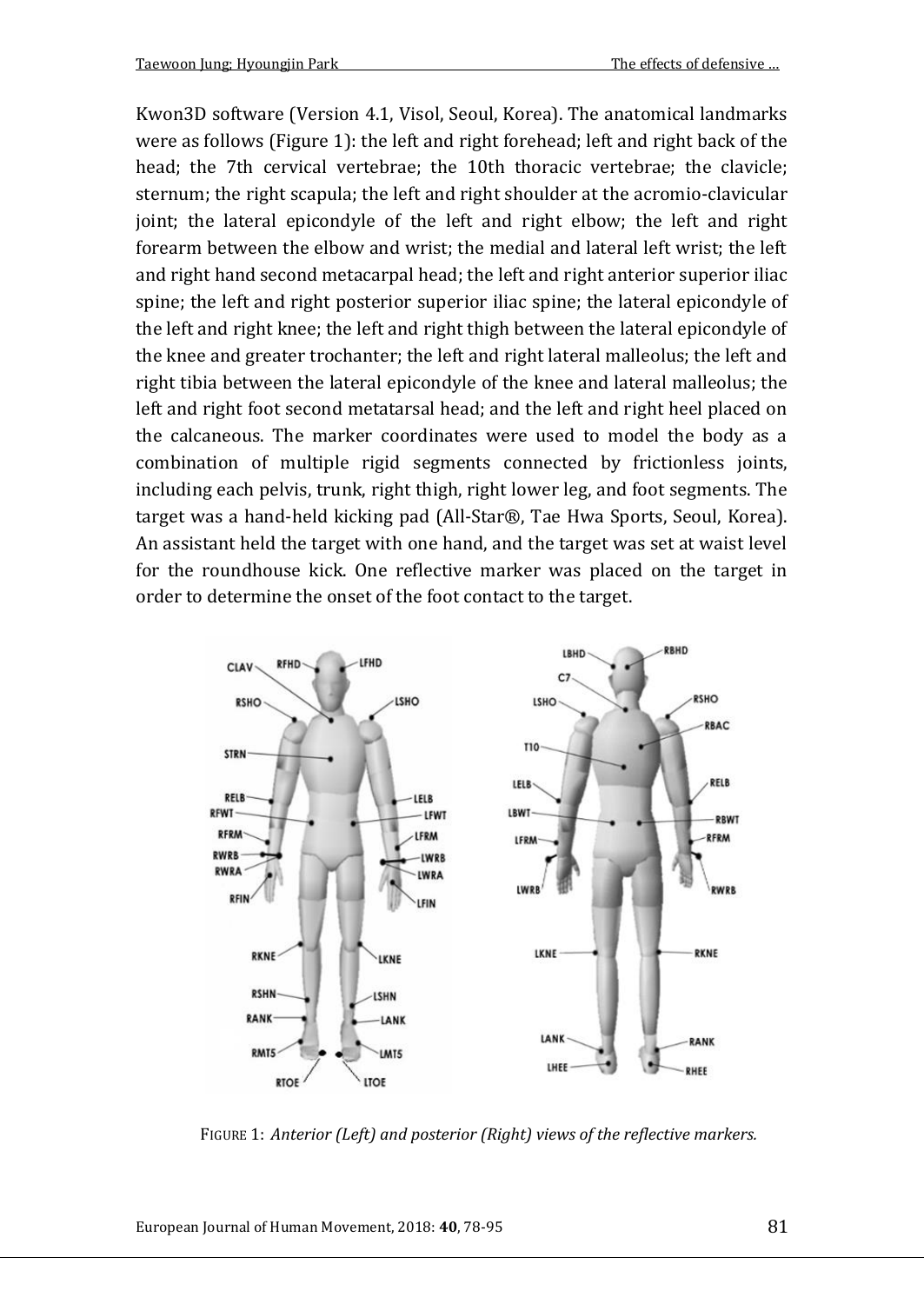#### *Experimental procedure*

Participants were allowed to warm up until they felt comfortable with kicking movements. The routine warm-up was followed by their own preferred method of stretching and performance of practice kicks. Since all participants were right-footed, the left leg was used as the support leg while the right was used as the kicking leg in trials. A double-handed target mitt was leveled to the participant's waist and tilted down slightly for a comfortable kick performance. For the different-angle roundhouse kicks especially, all participants practiced until they were accustomed to the specific angles of step-back. Then, the participants were asked to execute kicks immediately after the LED flashing which was the start signal and to hit the given target as fast as possible with the barefoot of their right leg. Five trials were performed, and a 2-minute break was given before collecting data in the next trial. A static trial was collected with the participant standing in the anatomical position. Medial markers (medial epicondyles and malleoli) were detached after the static trial was finished to prevent any interferences during the kicking trials.

#### *Trial conditions*

All participants performed the roundhouse kick with/without the one-stepback-step movement. In the one-step-back-step movement, a participant's back foot became a pivot. While both knees were bent, the forefoot had to move backward quickly and step back. The upper body changed its position to be ready for the roundhouse kick as a counterattack. Seven conditions were used (Figure 2): the roundhouse kick without footwork, preferred-back-step (PBS) roundhouse kick, and the one-step-back-step roundhouse kick at different angles  $(0^{\circ}$ , 22 $^{\circ}$ , 45 $^{\circ}$ , 67 $^{\circ}$ , 90 $^{\circ}$ ). The angle between the left foot and the xaxis is  $0^\circ$ ,  $22^\circ$ ,  $45^\circ$ ,  $67^\circ$ , and  $90^\circ$  clockwise. Also, each participant's preferred target distance was used.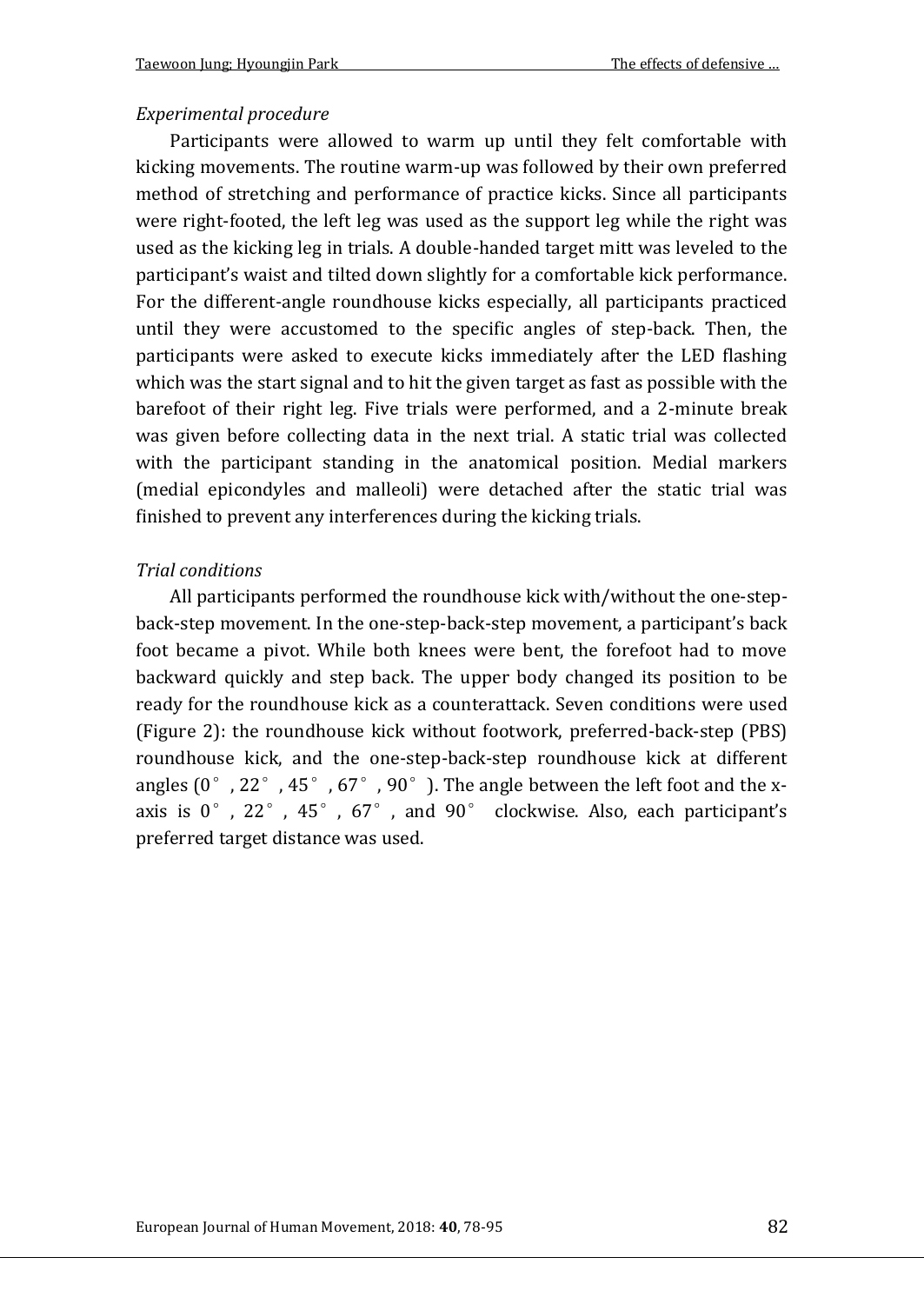

FIGURE 2: *Type of kicks.*

#### *Data reduction and analysis*

To facilitate data analysis, a group of meaningful events was defined: Signal, Start, Preparation, Kick, Minimum Knee Flexion (MKF), and Impact (Figure 3). Among the events, Start (the beginning of the motion for back-step) was visually identified based on the velocities of the right toe and heel markers. Preparation was defined as the back-step was finished and was ready to kick. Kick was defined as the instant the kicking foot toe left the ground. MKF was the time point at which the kicking leg showed minimum knee flexion. Impact was defined as the marker on the target mitt started to move. Also, five phases were defined based on the events: Reaction (Signal to Start), Back-step (Start to Preparation), Toe-off (Preparation to Kick), Flexion (Kick to MKF), and Extension (MKF to Impact). The Back-step phase was excluded in the kick without back-step.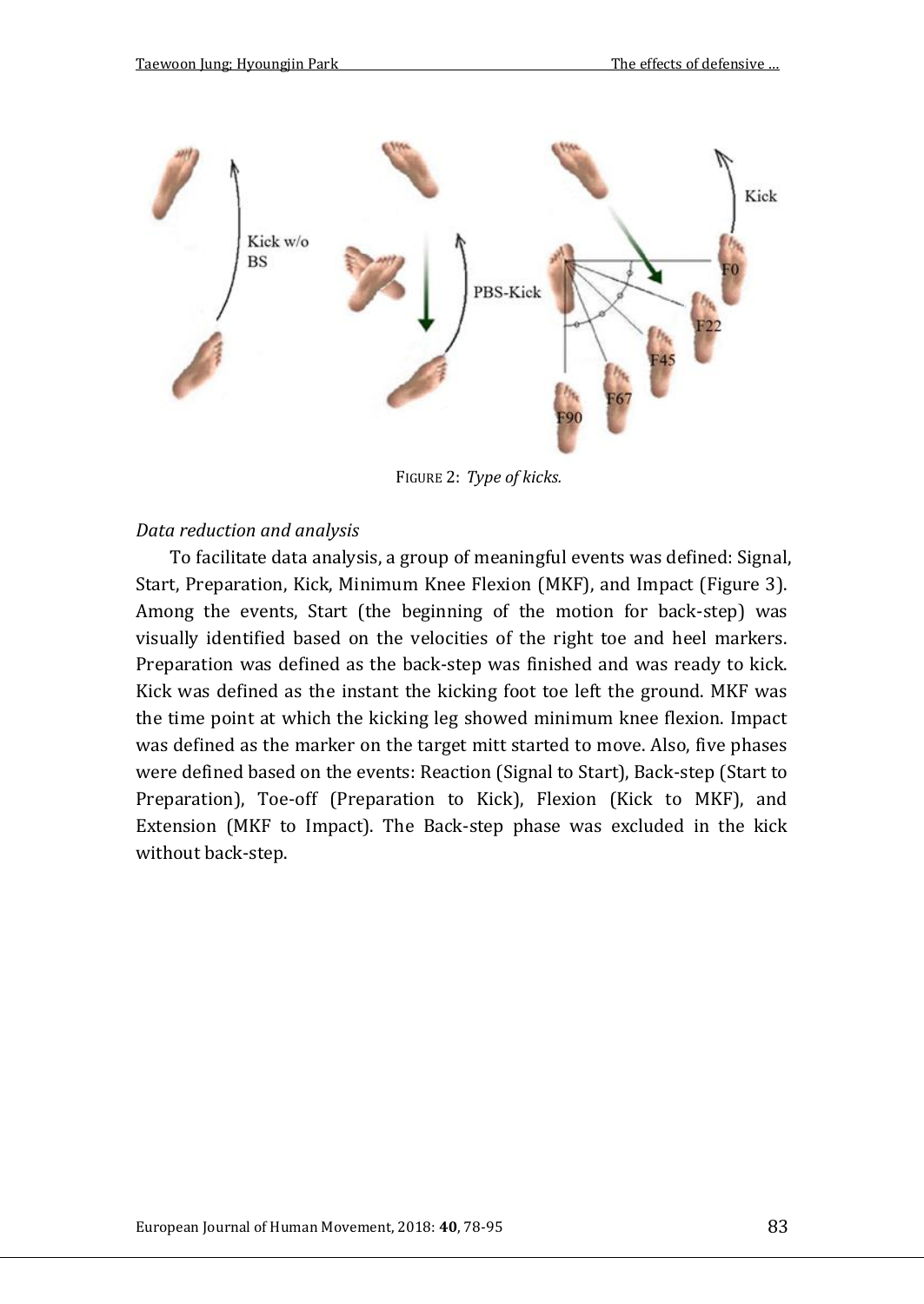

FIGURE 3: *The roundhouse kick task and the events and phases of the kick.*

One best trial per condition was selected for marker tracking. Motion capture data were digitized to track reflective markers by the Kwon3D software. The three-dimensional coordinates of the reflective markers were generated via a DLT algorithm (Abdel-Aziz et al., 2015) and smoothed using an 8 Hz low-pass fourth-order Butterworth filter. The kinematic variables used in this study were the duration of the phases of the kick, joint and body angles, and center of mass displacement. The duration of the phases of the kick variable of the kicking performance was analyzed from the event of Preparation to each event and total time. The duration of the phases of the kick variable was calculated using the following formula:

$$
t(i \sim f) = (F_f - F_i) \times \frac{1}{\text{frame rate}}
$$

where,  $t(i \sim f)$  = the time required,  $F_f$  = the frame number of each event end,  $F_i$  = the frame number of each event start

Also, the angular variable in this study was trunk angle, and the angle between two adjacent segments was obtained by using the dot product of the vector. That is, the angle θ between two vectors *U* (*Xi*, *Yi*, *Zi*) and *V* (*Xj*, *Yj*, *Zj*) was calculated using the following formula:

$$
\Theta = \cos^{-1}\frac{U \cdot V}{|U| + |V|} \qquad \qquad \Theta = \cos^{-1}\left[\frac{a_x b_x + a_y b_y + a_x a_x}{\sqrt{a_x^2 + a_y^2 + a_x^2} \sqrt{b_x^2 + b_y^2 + b_x^2}}\right]
$$

In addition, the definition of the left-foot-axis-angle, which could identify the hip, knee, ankle joint angle, and left foot movements in the body segments, was shown in Figure 4.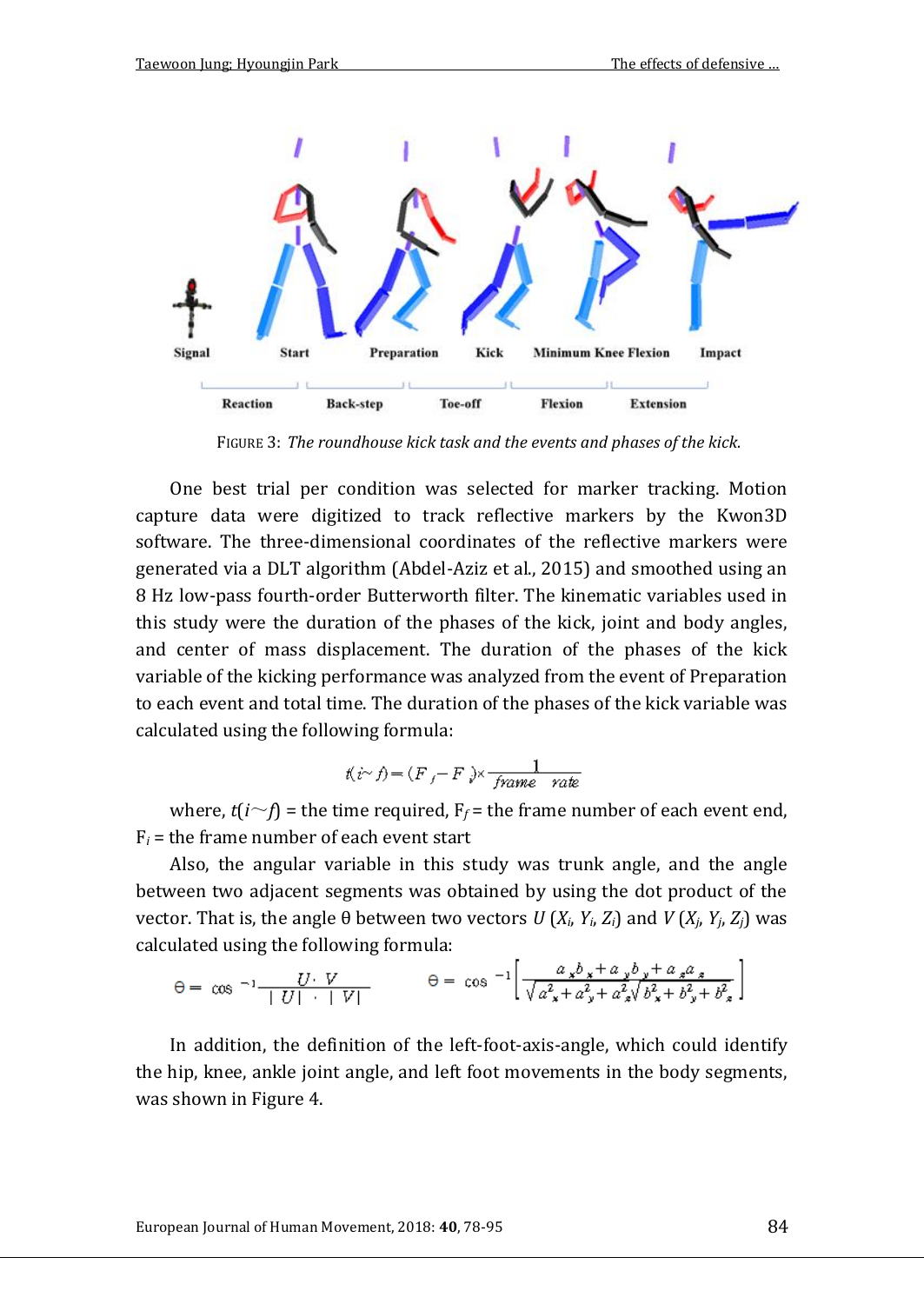

FIGURE 4: *Definition of trunk and left-foot-axis-angle.*

The linear velocity variable used in this study was the kicking foot. The velocity was first calculated for each of the X, Y, and Z components using the following equation, and then the X, Y, and Z components were synthesized in order to obtain the resultant velocity:

$$
X_{i\pm}\frac{X_{i\pm1}\!-\!X_{i\pm1}}{2\Delta\,t}
$$

where  $X_i$  + 1: *i*-first *X* coordinates,  $X_{i+1}$ : *i*+first *X* coordinates,  $X_i$ : *i*<sup>th</sup> *X* component velocity 7

$$
V = \sqrt{{X_i}^2 + {Y_i}^2 + {Z_i}^2}
$$

where V: *i*<sup>th</sup> resultant velocity, *X'<sub>i</sub>*: *i*<sup>th</sup> *X* component's velocity, *Y'<sub>i</sub>*: *i*<sup>th</sup> *Y* component's velocity, *Z'i: i* th *Z* component's velocity.

The center of gravity coordinate  $(C_i)$  of Segment *i* was calculated by the following formula:

$$
c_i = (1-p_i) \cdot P_i + p_i \cdot D_i
$$

 $p_i$ *:* The ratio of the center-of-gravity distance from the proximal end to the segment length,

 $P_i$ ,  $D_i$ : Coordinates of segmental proximal and distal ends.

The location of the center of mass was calculated by the following formula:

$$
\frac{\sum\limits_i\bigl(\begin{array}{cc} c_i & m_i\bigr) \\ M \end{array}\bigr)}{M}
$$

*mi*: Mass of the segment, *M*: Whole body mass.

One-way repeated ANOVA with the footwork being a within-subject factor was used to compare dependent variables among the footwork conditions (PBS kick, F0, F22, F45, F67, and F90). Post-hoc tests were conducted with the Bonferroni adjustment. Alpha was set at 0.05 in all statistical analyses.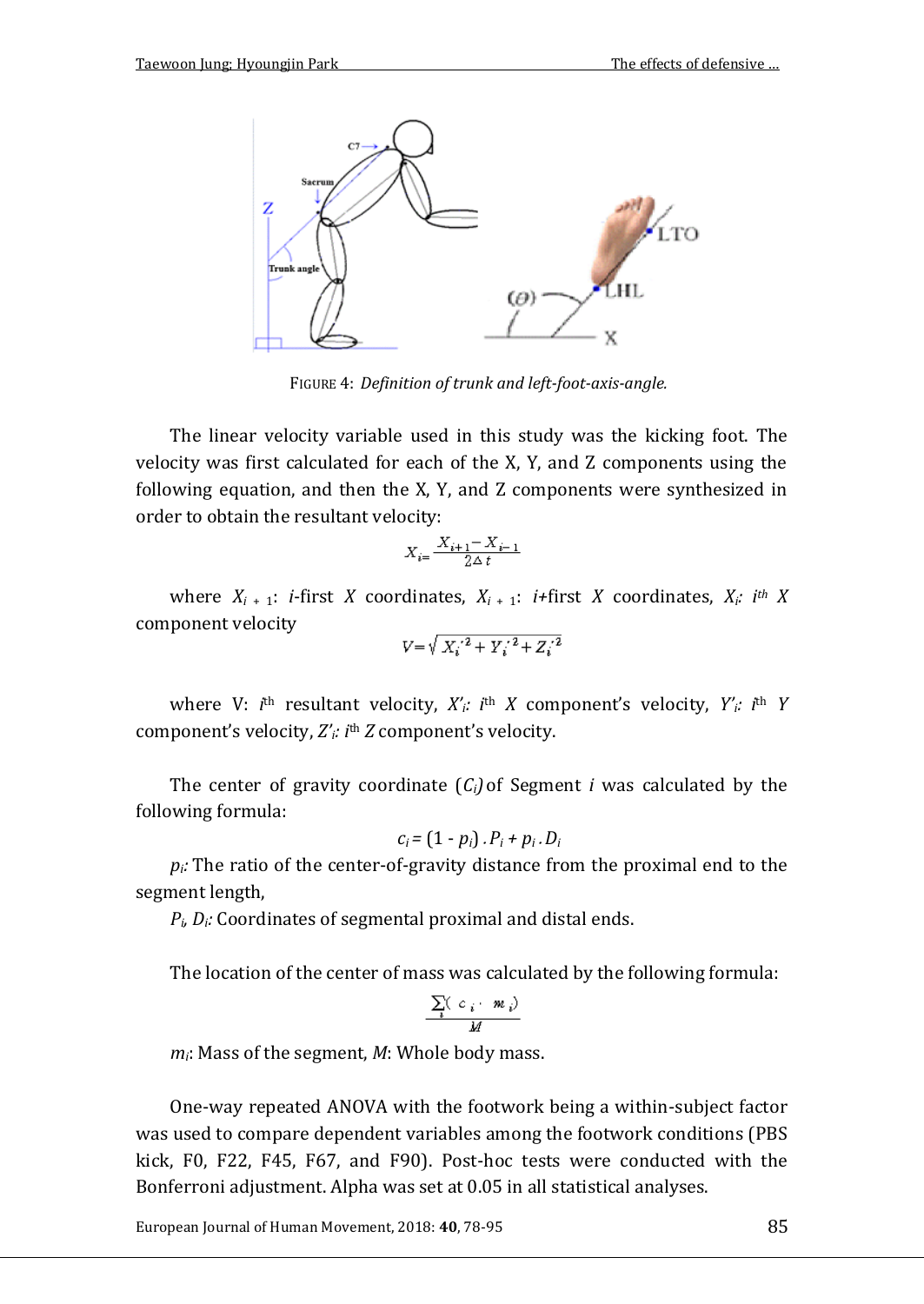#### **RESULTS**

## *The duration of the phases of the kick*

The duration of the phases of the roundhouse kicks is shown in Table 1. The roundhouse kick without back-step took 0.25 sec (35.5%) in the Reaction phase, 0.21 sec (31.9%) in the Toe-off phase, 0.12 sec (19.0%) in the Flexion phase, and 0.09 sec (13.6%) in the Extension phase. The back-step and roundhouse kicks took 1.12 sec (PBS roundhouse kick), 0.92 sec (F0), 22.12 sec (F22), 45.11 sec (F45), 1.16 sec (F67), and 1.23 sec (F90), respectively, and the duration of the phases of the kick statistically significantly increased as the back-step angles increased. Although there were no statistically significant differences in the duration of the phases of the kick required for the reaction phase and the extension phase, the duration of the phases of the kick required increased as the back-step angle increased. Therefore, there were significant differences in the Toe-off phase and Flexion phase.

| TABLE 1                                  |  |
|------------------------------------------|--|
| Duration of time required by each phase. |  |

|               | Reaction        | <b>Back-step</b> | Toe-off                        | Flexion         | <b>Extension</b> | Total           |
|---------------|-----------------|------------------|--------------------------------|-----------------|------------------|-----------------|
| Kick $W/0$ BS | $0.23 \pm 0.03$ |                  | $0.21 \pm 0.06$                | $0.12 \pm 0.02$ | $0.09 \pm 0.01$  | $0.65 \pm 0.08$ |
| PBS Kick #2   | $0.22 \pm 0.07$ | $0.57 \pm 0.11$  | $0.12 \pm 0.06$                | $0.11 \pm 0.01$ | $0.10 \pm 0.01$  | $1.12 \pm 0.23$ |
| FO#3          | $0.20 \pm 0.04$ | $0.49 \pm 0.10$  | $0.08 \pm 0.03$                | $0.09 \pm 0.02$ | $0.10 \pm 0.02$  | $0.96 \pm 0.15$ |
| $F22$ #4      | $0.21 \pm 0.05$ | $0.52 + 0.12$    | $0.09 \pm 0.05$                | $0.11 \pm 0.02$ | $0.10 \pm 0.03$  | $1.02 \pm 0.21$ |
| F45 #5        | $0.23 \pm 0.04$ | $0.56 \pm 0.12$  | $0.11 \pm 0.05$                | $0.11 \pm 0.02$ | $0.11 \pm 0.02$  | $1.11 \pm 0.18$ |
| F67#6         | $0.22 \pm 0.05$ | $0.60 \pm 0.11$  | $0.13 \pm 0.05$                | $0.12 \pm 0.02$ | $0.10 \pm 0.02$  | $1.16 \pm 0.20$ |
| F90 #7        | $0.22 \pm 0.05$ | $0.64*3+0.08$    | $0.16 \text{\texttt{#3+0.07}}$ | $0.13*3+0.03$   | $0.09 \pm 0.02$  | $1.23*3+0.17$   |
| f             | .388            | 2.580            | 2.860                          | 3.398           | .703             | 2.533           |
| sig.          | .855            | $.036*$          | $.023*$                        | $.010**$        | .624             | $.039*$         |

*In the table, the notation '#n' indicates a significant level*  $(p \le 0.05)$  *between the corresponding types Unit: sec, \*\*\* : p<.001, \*\* : p<.01, \* : p<.05*

### *The center of mass displacement*

As a result of examining the center of mass displacement in each phase of the roundhouse kick without back-step, the center of the mass moved about 9.3 cm toward the target point and the left side by 2.6 cm in the Toe-off phase where the right foot took off the ground. In the Flexion phase, the center of mass moved about 13.0 cm toward the target point, 2.6 cm to the left, and upward by 9.8 cm. In the Extension phase, the center of mass moved about 9.7 cm to the target point, 1.7 cm to the left, and 3.1 cm upward.

The preferred-back-step kick moved in the opposite direction to the target point in the y-axis-46.1 cm and in the z-axis -9.5 cm in the Back-step phase; this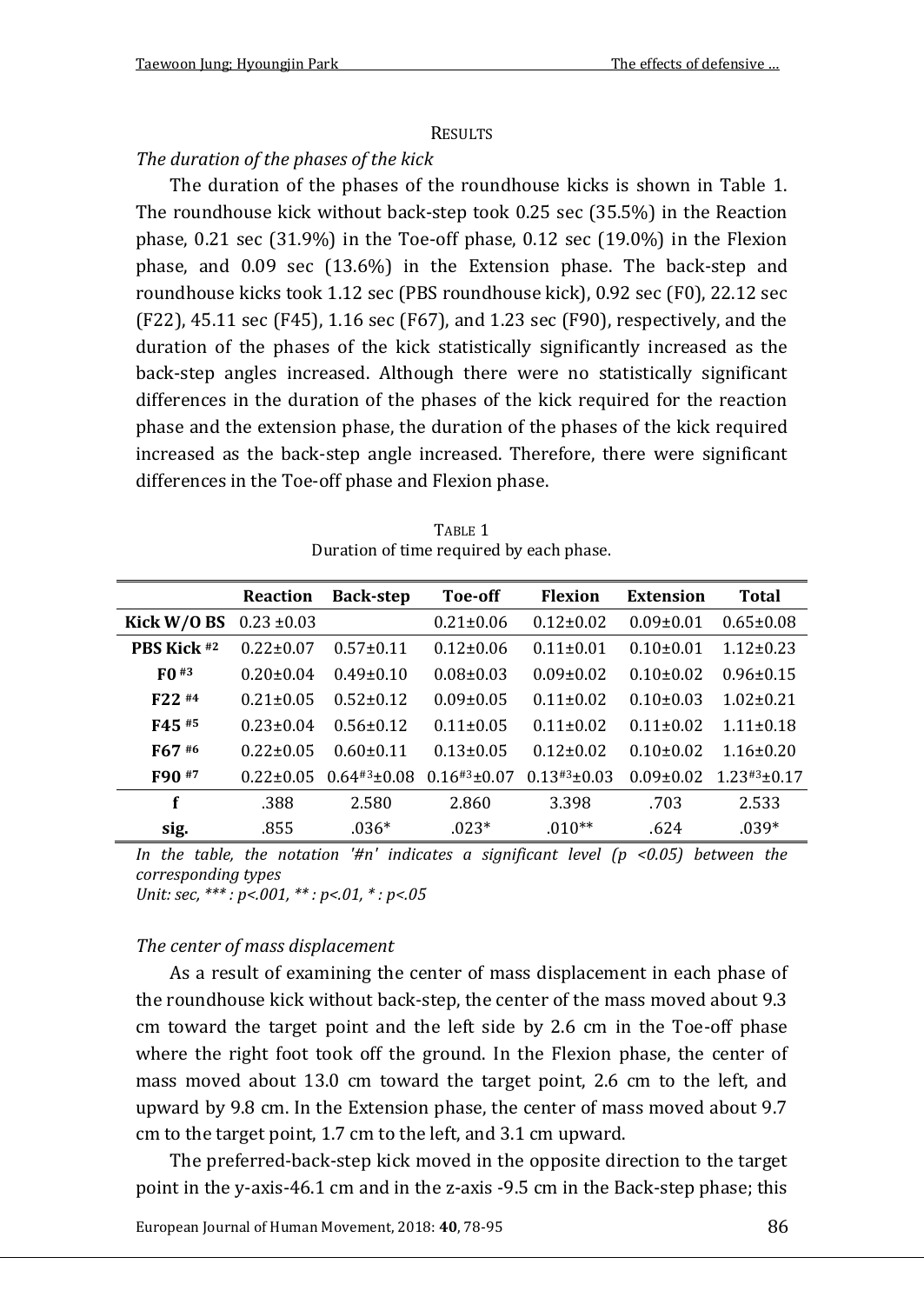means the center of mass was lowered due to the knee bending for absorbing the impulse generated by the movement. Also, in the Toe-off phase, the center of the mass moved the x-axis -2.1 cm, the y-axis 5.0 cm, and the z-axis 7.9 cm; in the Flexion phase the center of mass moved -2.0 cm, 10.0 cm, and 11.7 cm; and in the Extension phase, it moved -1.6 cm, 10.0 cm, and 3.8 cm, respectively. Assuming that Preparation was the origin and upon converting the coordinate values, in the MKF event, the x-, y-, z-axes were -4.1 cm, 15.1 cm, and 19.6 cm, respectively; in the Impact event, the x-, y-, z-axes were -5.7 cm, 25.1 cm, and 23.4 cm, respectively, which showed that the displacement in the vertical direction was larger than the horizontal displacement. There were statistically significant differences in the displacements of the center of mass with the increase of the angle of footwork in the Back-step, Toe-off, and Flexion phases.

|             |              | <b>Back-step</b>                  | Toe-off                 | <b>Flexion</b>     | <b>Extension</b> | <b>Total</b>                |
|-------------|--------------|-----------------------------------|-------------------------|--------------------|------------------|-----------------------------|
| Kick $W/0$  | X            |                                   | $-2.6 \pm 0.9$          | $-2.6 \pm 0.8$     | $-1.7 \pm 0.5$   | $-6.9 \pm 1.3$              |
| <b>BS</b>   | y            |                                   | $9.3 + 4.5$             | $13.0 \pm 2.6$     | $9.7 \pm 2.0$    | $32.1 \pm 7.3$              |
|             | Z            |                                   | $1.4 \pm 3.0$           | $9.8 \pm 1.8$      | $3.1 \pm 1.7$    | $14.4 \pm 2.4$              |
|             | $\mathbf x$  | $0.1 + 4.9$                       | $-2.1 \pm 1.4$          | $-2.0 \pm 1.2$     | $-1.6 \pm 1.0$   | $-5.6 \pm 5.2$              |
| PBS Kick #2 | y            | $-46.1 \pm 11.2$                  | $5.0 + 4.3$             | $10.0 \pm 2.4$     | $10.0 \pm 2.7$   | $-21.1 \pm 7.9$             |
|             | Z            | $-9.5 \pm 3.7$                    | $7.9 \pm 2.7$           | $11.7 \pm 1.3$     | $3.8 + 1.1$      | $13.9 \pm 1.9$              |
|             | $\mathbf x$  | $9.0 \pm 5.4$                     | $-1.6 + 1.4$            | $-3.3 \pm 0.8$     | $-3.3 \pm 0.7$   | $0.8 + 5.1$                 |
| F0#3        | y            | $-19.6\#2\pm4.1$                  | $-0.8 \# 2 \pm 1.3$     | $2.1 \# 2 \pm 1.7$ | $3.5 \pm 2.4$    | $-14.7#2±6.2$               |
|             | Z            | $-2.0$ #2 $\pm$ 3.1               | $3.0 \pm 1.5$           | $7.2 \pm 1.7$      | $3.6 \pm 1.3$    | $11.9 \pm 3.7$              |
|             | $\mathbf x$  | $8.0 \pm 11.2$                    | $-2.1 \pm 1.9$          | $-4.0 \pm 0.7$     | $-3.2 \pm 1.4$   | $-1.3 + 9.2$                |
| F22 #4      | y            | $-25.0$ #2±8.9                    | $0.5#2 \pm 2.3$         | $4.3 \pm 1.7$      | $5.0 \pm 2.8$    | $-15.2 \# 2 \pm 6.7$        |
|             | Z            | $-3.5\#2 \pm 2.0$                 | $3.2 \pm 1.3$           | $8.8 \pm 1.3$      | $3.5 \pm 1.2$    | $12.1 \pm 2.5$              |
|             | $\mathbf x$  | $13.0 \text{#}2 \pm 5.3$          | $-3.8#2 \pm 1.9$        | $-5.2 \pm 0.9$     | $-4.3 \pm 1.3$   | $-0.2{\pm}4.9$              |
| F45 #5      | y            | $-38.5#3±8.0$                     | $3.1 \text{#}3 \pm 3.4$ | $7.7 \pm 2.7$      | $8.3 \pm 2.7$    | $-19.4#3±7.4$               |
|             | Z            | $-6.7#3 \pm 1.8$                  | $6.3 \pm 2.5$           | $10.6 \pm 2.0$     | $3.7 \pm 1.3$    | $13.8 \pm 1.9$              |
|             | $\mathbf x$  | $6.7 \pm 6.7$                     | $-3.5 \pm 1.5$          | $-4.3 \pm 1.7$     | $-3.0 \pm 1.4$   | $-4.1 \pm 8.2$              |
| F67#6       | $\mathbf v$  | $-45.5#3.4 \pm 11.8$              | 4.9#3,4±4.0             | $10.6 \pm 3.7$     | $9.5 \pm 3.3$    | $-20.6 \text{#}3.4 \pm 9.2$ |
|             | Z.           | $-10.7#3.4\pm2.4$                 | $7.2 \pm 2.4$           | $11.6 \pm 1.7$     | $3.4 \pm 1.2$    | $11.6 \pm 3.7$              |
|             | $\mathbf{x}$ | 0.3#4±3.5                         | $-2.1 \# 5 \pm 2.1$     | $-2.2 \pm 1.9$     | $-1.1 \pm 1.2$   | $-5.2 + 5.1$                |
| F90 #7      | y            | $-53.7#3,4.5\pm9.0$               | 8.2#3,4±4.6             | 13.6#3±4.2         | $10.6 \pm 3.5$   | $-21.3#3,4 \pm 10.1$        |
|             | Z            | $-11.3 \text{#}3.4.5 \text{+}2.2$ | $8.7 \pm 3.5$           | $11.9 \pm 3.2$     | $2.9 \pm 2.1$    | $12.2 \pm 2.1$              |
|             | $\mathbf x$  | 5.917                             | 5.695                   | 3.542              | 1.749            | 4.075                       |
| f           | y            | 20.877                            | 16.756                  | 5.582              | 1.401            | 10.936                      |
|             | z            | 21.992                            | 3.011                   | .848               | 1.267            | 2.931                       |
|             | $\mathbf x$  | $.000***$                         | $.000***$               | $.008**$           | .139             | $.003**$                    |
| sig.        | y            | $.000***$                         | $.000***$               | $.000***$          | .239             | $.000***$                   |
|             | Z            | $.000***$                         | $.018*$                 | .522               | .292             | $.021*$                     |

TABLE 2 The center of mass displacements.

*In the table, the notation '#n' indicates a significant level (p <0.05) between the corresponding types*

*Unit: cm, \*\*\* : p<.001, \*\* : p<.01, \* : p<.05*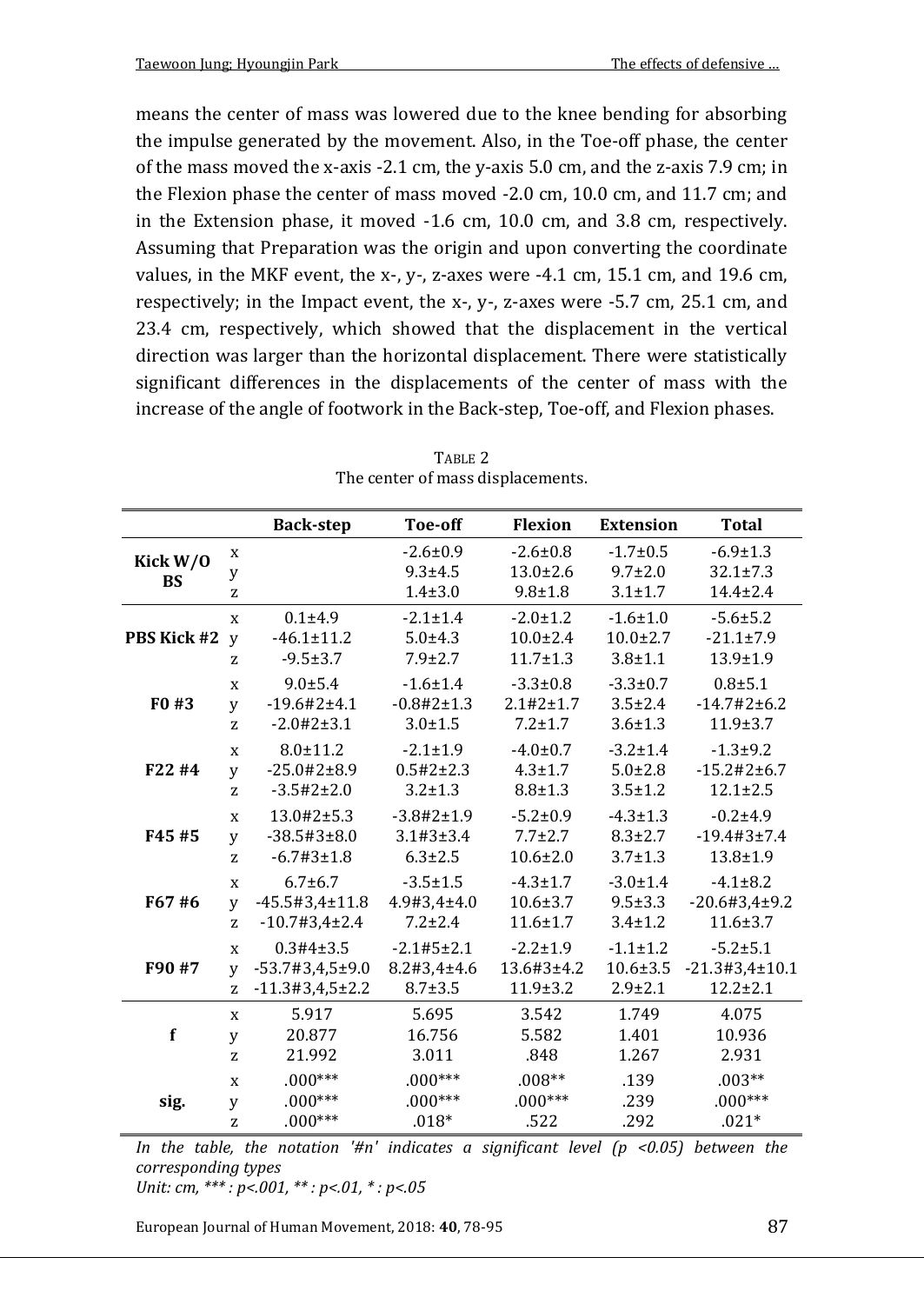#### *Trunk angle*

As shown in Table 3 and Figure 5, the upper body starts with 167.7° which did not change much until the Kick event. In the Flexion phase, the trunk angle began to decrease to the end. This is because the body was pushed backward to kick farther. Also, there was a statistically significant difference among the different angle footwork in the Preparation event: F0 (166.8°), F22 (167.2°), F45 (162.1°), F67 (159.3°), and F90 (158.3°). The trunk angle of the PBS Kick in the Preparation event was 157.7°, and it decreased as the rotation angle increased. During the Toe-off phase, the trunk angle increased due to the rotational motion of the pelvic. In particular, F0 showed a lower trunk angle than the other footwork, which was thought to be due to the backward movement of the trunk along with the trunk rotation.



FIGURE 5: *Trunk motion pattern.*

| TABLE <sub>3</sub> |
|--------------------|
| Trunk angles.      |

|                   | <b>Preparation</b>        | Kick                                              | MKF   | Impact                          |
|-------------------|---------------------------|---------------------------------------------------|-------|---------------------------------|
| Kick W/O BS       | 167.7±4.6                 | $169.0 \pm 3.7$                                   |       | $165.3 \pm 5.2$ $160.1 \pm 5.3$ |
| PBS Kick #2       | $157.7 + 4.3$             | $166.0 \pm 3.1$                                   |       | $166.1\pm4.4$ $159.5\pm5.0$     |
| F <sub>0</sub> #3 | 166.8#2±4.8               | $170.3 \pm 3.6$                                   |       | 163.7±7.2 155.6±5.5             |
| F22 #4            | $167.2 \text{#}2 \pm 5.4$ | $171.9#2 \pm 3.5$                                 |       | 165.9±7.9 158.0±8.5             |
| F45#5             | $162.1 \pm 6.0$           | $171.8 \pm 5.0$                                   |       | $168.6 \pm 4.6$ 159.1 $\pm$ 5.1 |
| F67#6             | $159.3 \pm 6.0$           | $168.3 \pm 3.7$                                   |       | 169.6±5.5 161.7±6.6             |
| F90 #7            |                           | 158.3#3,4±4.9 163.8#3,4,5±3.6 164.4±6.3 158.3±7.7 |       |                                 |
| f                 | 6.598                     | 7.514                                             | 1.407 | .892                            |
| sig.              | $.000***$                 | $.000***$                                         | .237  | .493                            |

*In the table, the notation '#n' indicates a significant level (p <0.05) between the corresponding types \*\*\*: p<0.001*

*Unit: degrees*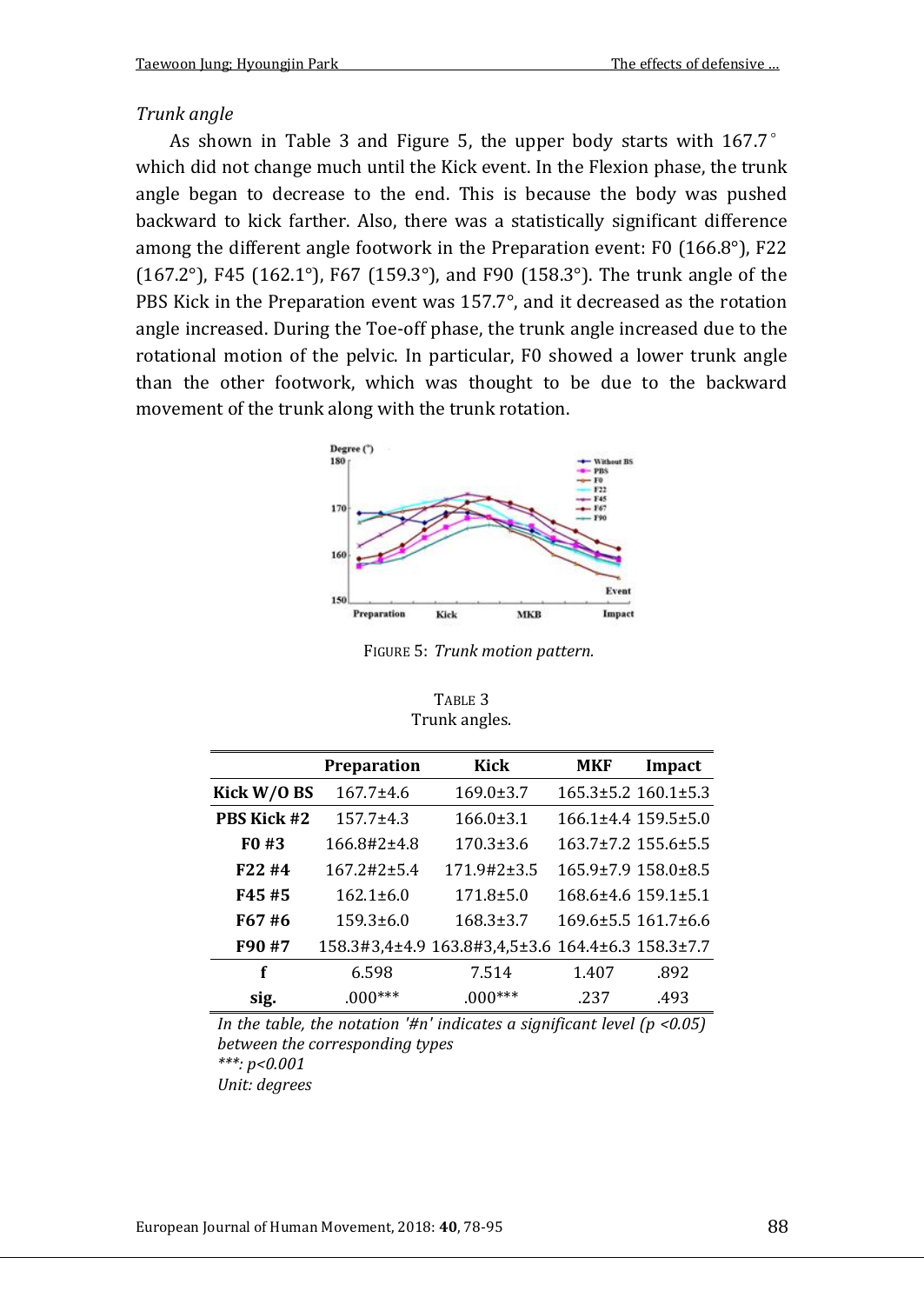### *Left-foot-axis-angle*

During the left-foot-axis-angle of the kick without back-step, every event had the external rotation of the left foot. The angles were 144.2° at Preparation, 104.2° at Kick, 76.8° at MKF, and 40.1 ° at Impact, respectively.

|               | <b>Preparation</b>        | Kick                          | <b>MKF</b>                    | Impact          |
|---------------|---------------------------|-------------------------------|-------------------------------|-----------------|
| Kick $W/0$ BS | $144.2 \pm 8.8$           | $104.2 \pm 15.7$              | $76.8 \pm 11.6$               | $40.1 \pm 11.8$ |
| PBS Kick #2   | $105.7 \pm 28.2$          | $100.6 \pm 21.6$              | $76.4 \pm 15.1$               | $28.9 \pm 18.2$ |
| $F()$ #3      | $48.7 \text{#}2 \pm 17.3$ | $48.5\#2 \pm 17.6$            | $41.1 \# 2 + 14.4$            | $24.6 \pm 15.2$ |
| F22 #4        | $58.5\#2 \pm 19.3$        | $59.8 \text{#}2 \text{+}21.1$ | $48.2 \text{#}2 \text{+}21.4$ | $24.7 \pm 17.5$ |
| F45#5         | 77.9#3±15.7               | $81.1 \text{#}3 \pm 15.0$     | $63.1 \text{#}3 \pm 13.4$     | $20.0 \pm 19.6$ |
| F67#6         | 98.9#3,4±20.4             | 97.9#3,4±17.3                 | 75.2#3,4±11.6                 | $35.4 + 22.2$   |
| F90 #7        | 124.3#3,4,5±20.2          | 111.4#3,4,5±13.7              | 83.0#3,4±16.8                 | $37.7 \pm 16.9$ |
| f             | 20.009                    | 19.063                        | 11.379                        | 1.385           |
| sig.          | $.000***$                 | $.000***$                     | $.000***$                     | .244            |

| TABLE 4                |
|------------------------|
| Left-foot-axis-angles. |

*In the table, the notation '#n' indicates a significant level*  $(p \le 0.05)$  *between the corresponding types Unit: Degree, \*\*\* : p<0.001*

In the Preparation event, the left-foot-axis-angles increased as the angle of footwork movement increased from 48.7° in F0, 58.5° in F22, 77.9° in F45, 98.9° in F67, and 124.3° in F90. It indicated that the left-foot-axis-angles were determined at Preparation based on the angle of back-step. In the kick event, the change of the left-foot-axis-angle was very small, but the PBS Kick type had an external rotation of 5°, and the F90 had an external rotation of 13°. In the Flexion phase, an external rotation of  $7^{\circ} \sim 28^{\circ}$  occurred, and an external rotation of  $16.5^{\circ} \sim 47.5^{\circ}$  occurred in the Extension phase. The left-foot-axisangle continued to decrease, showing an angle of 20.0° to 37.7° at Impact.

## *Kicking foot velocity*

As shown in Table 5 and Figure 6, the velocity of the foot segment for the Kick without back-step was 0.16 m/s at Preparation, 2.80 m/s at Kick, 9.71 m/s at MKF, and 12.03 m/s at Impact. And in different footwork angles' kicks, the foot velocity was 0.15 m/s to 0.49 m/s at Preparation and showed a gradual increase in the Toe-off phase; the sustained rate increased after the Kick event. In the Kick event, F0 was 3.29 m/s, F22 was 3.36 m/s, and F45 was 3.33 m/s while F67 was 3.12 m/s, F90 was 2.91 m/s, and the PBS kick was 2.8 m/s. The smaller angle of back-step was somewhat faster. However, at MKF, the segmental velocity of F0 was 7.77 m/s, F22 was 8.36 m/s, F45 was 8.98 m/s,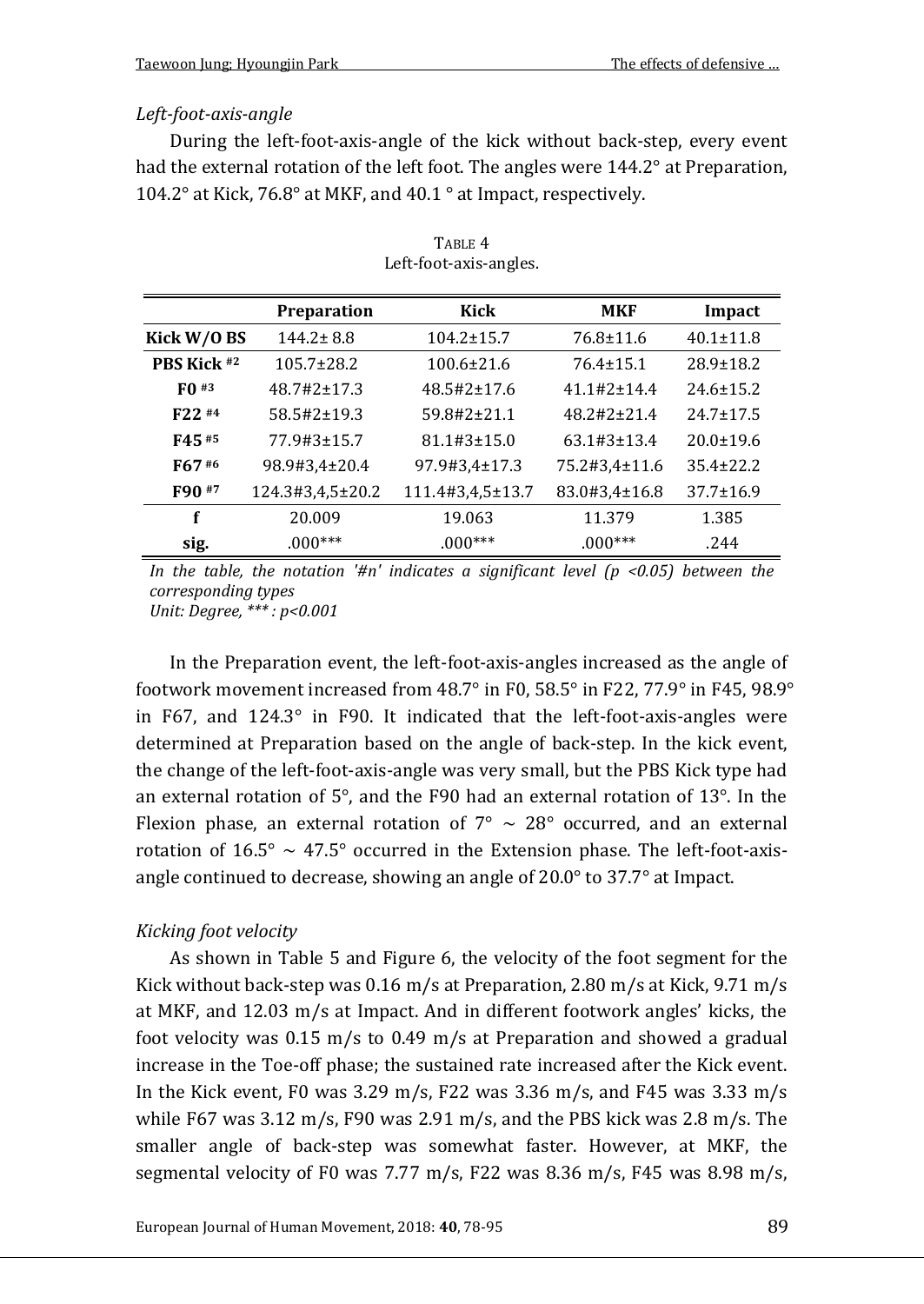F67 was 9.35 m/s, and F90 was 10.01 m/s. There were statistically significant differences between types of kicks, and the larger angle of back-step was faster. Also, at Impact, right foot segment velocities were 10.21 m/s, 11.15 m/s, 12.13 m/s, 12.66 m/s, 12.78 m/s, and 11.53 m/s, respectively, with statistically significant differences.

|                    | Preparation     | Kick            | <b>MKF</b>           | Impact           |
|--------------------|-----------------|-----------------|----------------------|------------------|
| Kick $W/0$ BS      | $0.16 \pm 0.15$ | $2.80 \pm 0.91$ | $9.71 \pm 1.04$      | $12.03 \pm 1.57$ |
| <b>PRS Kick #2</b> | $0.30 \pm 0.23$ | $3.13 \pm 0.57$ | $9.44 \pm 0.95$      | $11.53 \pm 1.53$ |
| $F0$ #3            | $0.42 \pm 0.42$ | $3.29 \pm 0.52$ | $7.77#2 \pm 0.67$    | $10.21 \pm 1.36$ |
| $F22$ #4           | $0.49 + 0.64$   | $3.36 \pm 0.58$ | $8.36 \pm 1.39$      | $11.15 \pm 1.19$ |
| F45#5              | $0.26 + 0.22$   | $3.33 + 0.42$   | $8.95 \pm 0.78$      | $12.13 + 1.16$   |
| F67#6              | $0.35 \pm 0.39$ | $3.12 \pm 0.66$ | $9.35\#3\pm0.98$     | $12.66 \pm 1.44$ |
| F90 <sup>#7</sup>  | $0.15 \pm 0.23$ | $2.91 \pm 0.94$ | $10.01#3.4 \pm 1.18$ | 12.78#3±1.07     |
| f                  | 1.026           | .625            | 6.072                | 3.772            |
| sig.               | .412            | .681            | $.000***$            | $.005**$         |

TABLE 5 Kicking foot velocity.

*In the table, the notation '#n' indicates a significant level*  $(p \lt 0.05)$  *between the corresponding types*

*Unit: m/s , \*\*\* : p<0.001 \*\* : p<0.01*



FIGURE 6: *Comparison of kicking foot segment velocity.*

#### **DISCUSSION**

This study aimed to quantitatively examine the effects of different angles of one-step-back-step footwork which was used for defense as the attack of the counterpart in a Taekwondo roundhouse kick. This study is also the first to include both the footwork and roundhouse kick in Taekwondo, because biomechanical researchers have not observed footwork variables which are the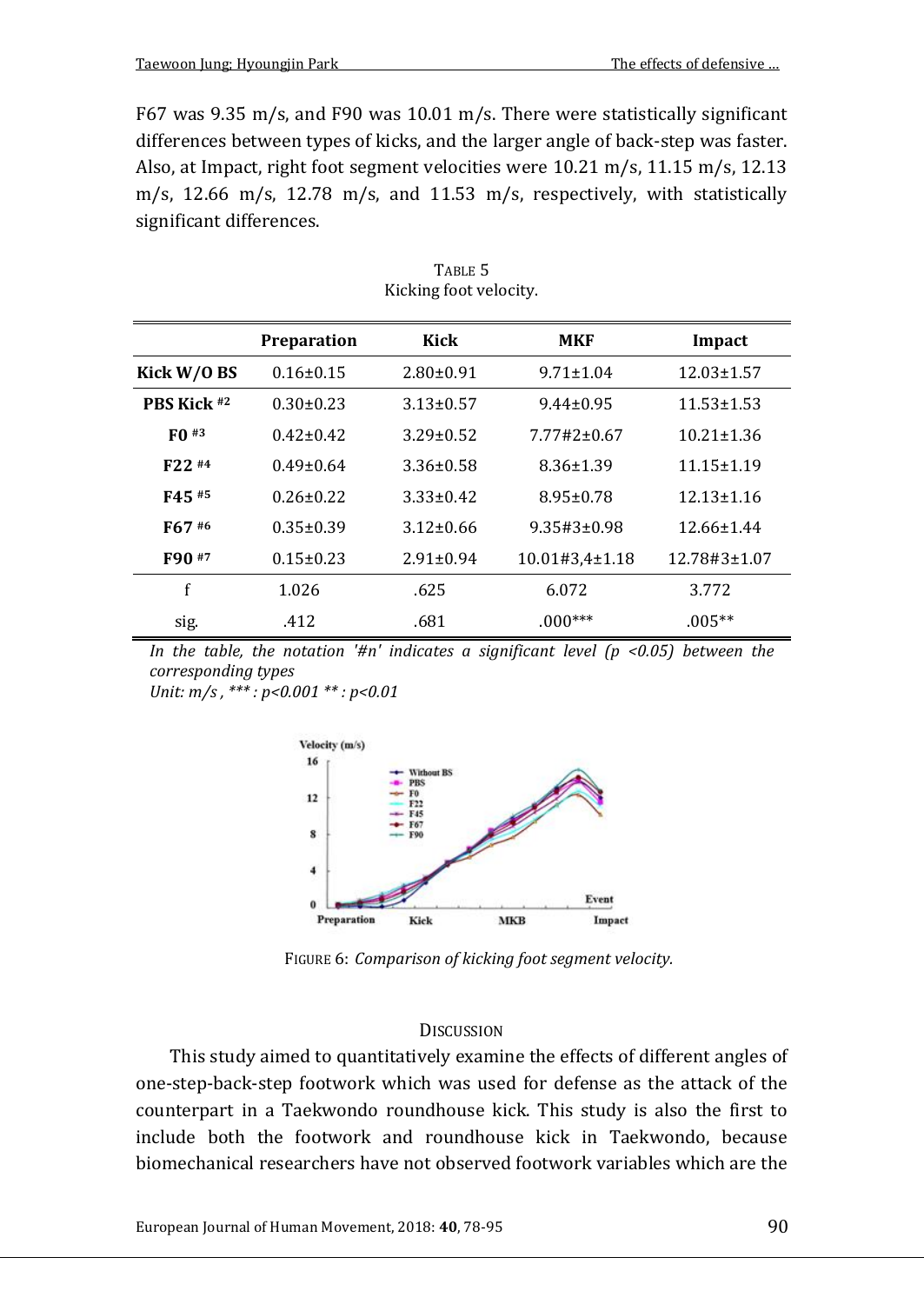preparation of the kick execution as a counterattack skill. In this study, authors found that the footwork affected all temporal and spatial variables such as duration of the phases of the kick, center of mass displacement body angles, and kicking foot velocity.



FIGURE 7: *Comparison of duration of time required excluding Reaction and Back-step phases.*

First of all, the duration of time required increased as the back-step angle increased. As shown in Figure 7, excluding the Reaction and Back-step phases which were for the preparation of kick, the roundhouse kick without back-step at Toe-off took the longest time (0.21 sec). The roundhouse kick without backstep was the only kick which showed a significant change in the left-foot-axisangle in the Toe-off phase. This means that other types of footwork included some movement for the kick in the back-step phase, while the roundhouse kick without back-step involved external rotation of the left foot which caused more time. In addition, F0 and F22 at Toe-off were the shortest from 0.08 to 0.09 sec, and F90 was longer starting from 0.16 sec. The smaller the angle of movement, the smaller the momentum when moving, and the participants kicked faster in F0 after completing the footwork. Considering only the time required, F90 should be avoided in practice, and efforts should be made to shorten the time. In this study, all the types of roundhouse kicks' times required ranged from 0.19 sec to 0.22 sec in the Flexion and Extension phases.

The results of this study are similar to those of the following studies: 0.21 sec in Yang's (1999) study, 0.19 sec in Kang's (1999) study, and 0.22 sec in Kim's (1991) study in the Flexion and Extension phases. The center of mass displacement significantly increased with the increasing angle of movement in the Back-step, Toe-off, and Flexion phases. Also, the total distance from Preparation to Impact was -6.9 cm in the x-axis, 32.1 cm in the y-axis, and 14.4 cm in the z-axis. This is similar to the results of a previous study (Kang, 1999) which showed the following: 5.5 cm in the x-axis, 42.3 cm in the y-axis, and 15.7 cm in the z-axis. These results revealed that the center of mass movement in the left and right direction was small, but the movement in the up-front direction is large. In general, F0 and F22 had a small range of movement, and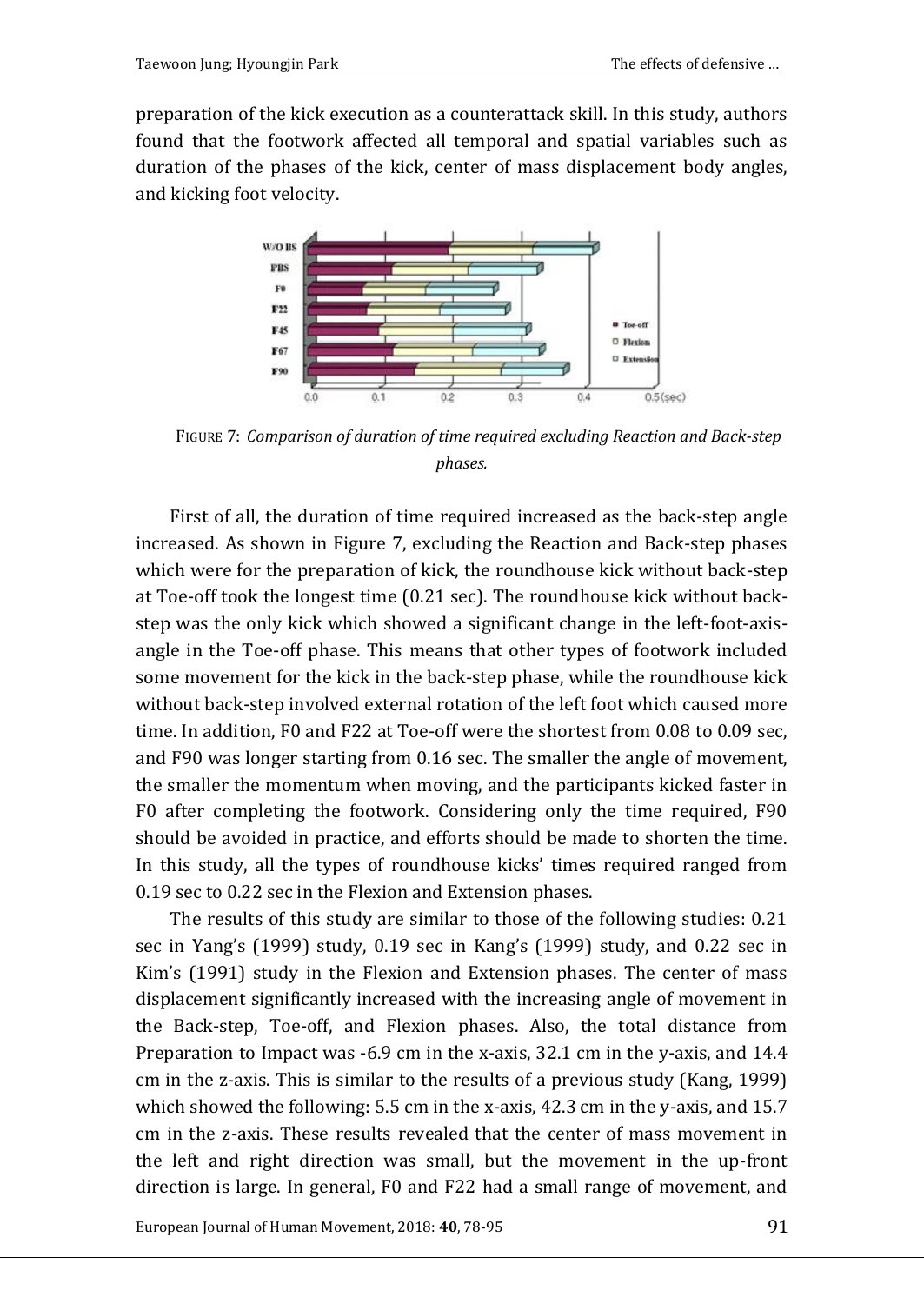they were easily exposed to the opponent's attack range, which provided opportunities for scoring, and F67 and F90 had enough distance to avoid the opponent's attack though it depended on the distance from which the opponent attacked.

The trunk angle decreased with the increasing angle of footwork, and there were statistically significant differences at Preparation and Kick events. It was thought that bending the upper body forward is not a desirable posture because one of the hit targets, the face, can be exposed to the opponent. This finding provides an important implication for coaches and practitioners. The Taekwondo athletes need to develop the ability to control the trunk angle at Kick event with wide footwork angle to avoid yielding a clean hit to the opponent. Left-foot-axis-angles were significantly different at Preparation, Kick, and MKF events among types of footwork. However, except for the kick without back-step, there was no significant change in the left-foot-axis-angles during Toe-off which was between the Preparation and Kick events. It was presumed that plantar flexion of the left ankle joint was pulling the whole body. There was almost no change in terms of the velocity of the foot segment in the roundhouse kick without back-step until the middle of the Toe-off phase. However, it started to increase gradually as it passed through the middle of the Toe-off phase. It seemed that the velocity increase was slower than that of the thigh and shank segments because it rotated the waist first by pushing the ground with the right foot. The velocity increased sharply from the Kick event when the foot left the ground, and it reached the maximum speed just before Impact; then, it was reduced in the Impact phase. Also, the velocity of the right foot segment showed statistically significant differences in the MKF event and Impact event among the different angles of footwork. This is because the type with a small back-step angle lifted quickly from the ground while the type with a large back-step angle pushed the ground and lifted the foot, so the velocity of the Kick event was slow. However, it was considered that upon passing the MKF event, the effect of ground reaction force and uses of segment uses such as the trunk accelerated the kicking foot's velocity.

One limitation of the current study is that the footwork angles were predetermined and kept on unaltered during the kick execution. In a sparring match, both competitors are continuously sliding or stepping forward and backward to react and execute the counterattack. As a result, the footwork angle can change during the execution of the kick, which requires the attacking contender to adjust the footwork motion to compensate for the opponent's move. Future studies need to conduct a more realistic footwork condition scheme such as execution of counterattack with dynamic footwork after real systematic alteration of attacking.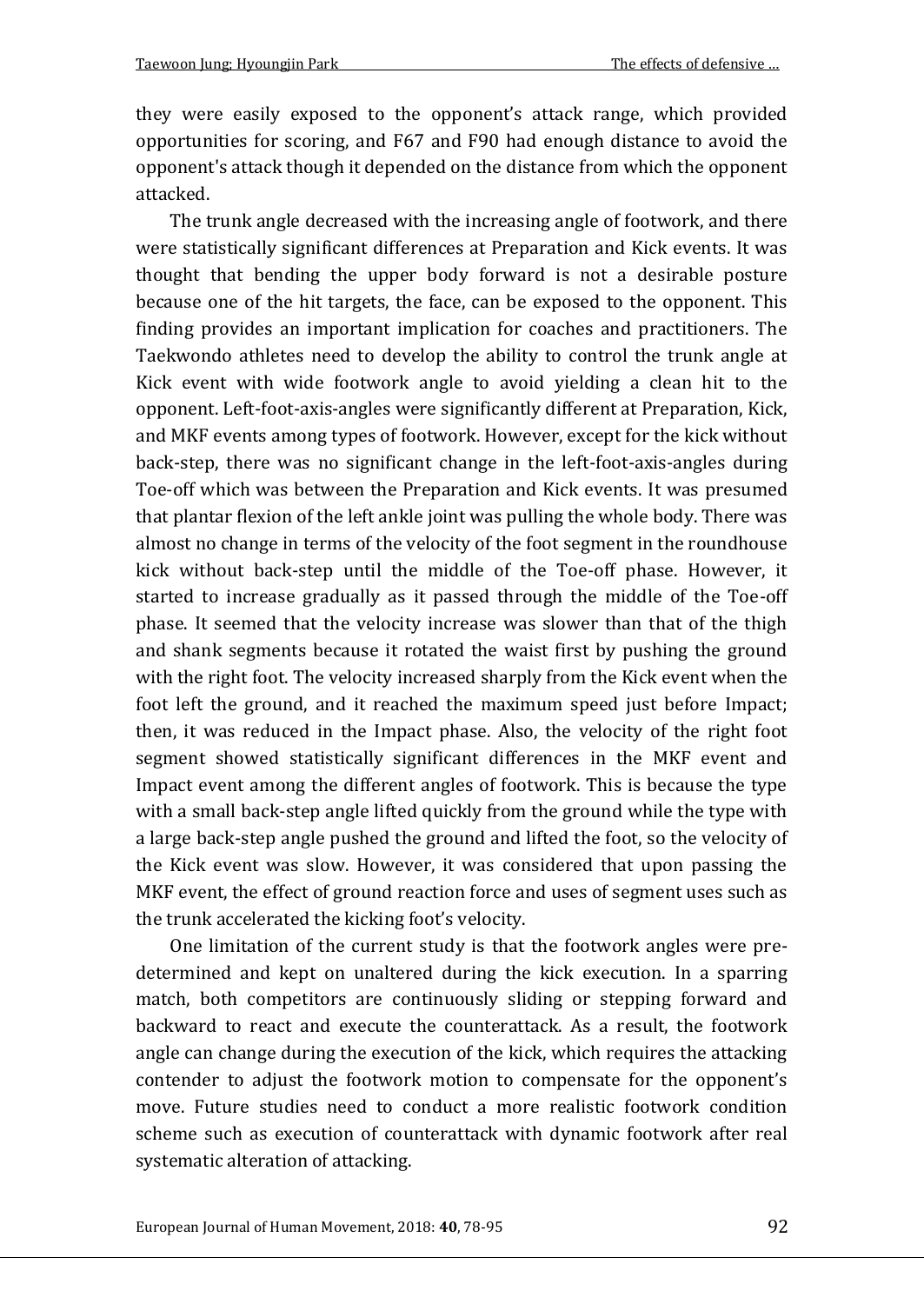## **CONCLUSIONS**

Summarizing the above, the back-step angle at which the forefoot moves should be  $2/3$  of  $90^{\circ}$  between the x- and y-axes, which will be effective for defense and attack. Also, as the back-step angle increases, the center of the body becomes lower, and the kick-leg can increase the foot speed by using the ground reaction force of the kick-leg and the center of the mass movement; however, it is likely to be vulnerable to the attack of the opponent. On the contrary, if the back-step angle was reduced, the time required for footwork was short, which may lead to a quick counterattack, but it could be exposed to the range of the opponent's attack, and the effective foot speed for the counterattack will not be obtained. Therefore, it would be necessary to make efforts to compensate for the strengths and weaknesses of the types so as to invalidate the opponent's attack and to increase the contribution of each body segment.

## **REFERENCES**

- Abdel-Aziz, Y. I., Karara, H. M., & Hauck, M. (2015). Direct Linear Transformation from Comparator Coordinates into Object Space Coordinates in Close-Range Photogrammetry. *Photogrammetric Engineering & Remote Sensing, 81*(2), 103-107.
- Estevan, I., Alvarez, O., Falco, C., Molina-Garcia, J., & Castillo, I. (2011). Impact force and time analysis influenced by execution distance in a roundhouse kick to the head in taekwondo. *Journal of Strength and Conditioning Research, 25*(10), 2851-2856.
- Estevan, I., Falco, C., Álvarez, O., & Molina-García, J. (2012). Effect of Olympic Weight Category on Performance in the Roundhouse Kick to the Head in Taekwondo. *Journal of Human Kinetics, 31*, 37-43.
- Estevan, I., Falco, C., & Jandacka, D. (2011). Mechanical analysis of roundhouse kick according to the stance position. A pilot study. *Portuguese Journal of Sport Sciences, 11*(2), 215–218.
- Falco, C., Alvarez, O., Castillo, I., Estevan, I., Martos, J., Mugarra, F., & Iradi, A. (2009). Influence of the distance in a roundhouse kick's execution time and impact force in Taekwondo. *Journal of Biomechanics, 42*, 242-248.
- Falco, C., Alvarez, O., Estevan, I., Molina-Garcia, J., Mugarra, F., & Iradi, A. (2009). Kinematic and kinematical analysis of Dominant and Non-Dominant kicking leg in a roundhouse kick in taekwondo. In A. J. Harrion, R. Anderson & I. Kenny (Eds.), *Scientific proceedings of the 27th international conference on biomechanics in sports* (pp. 600–603). Limerik, Ireland: University of Limerik.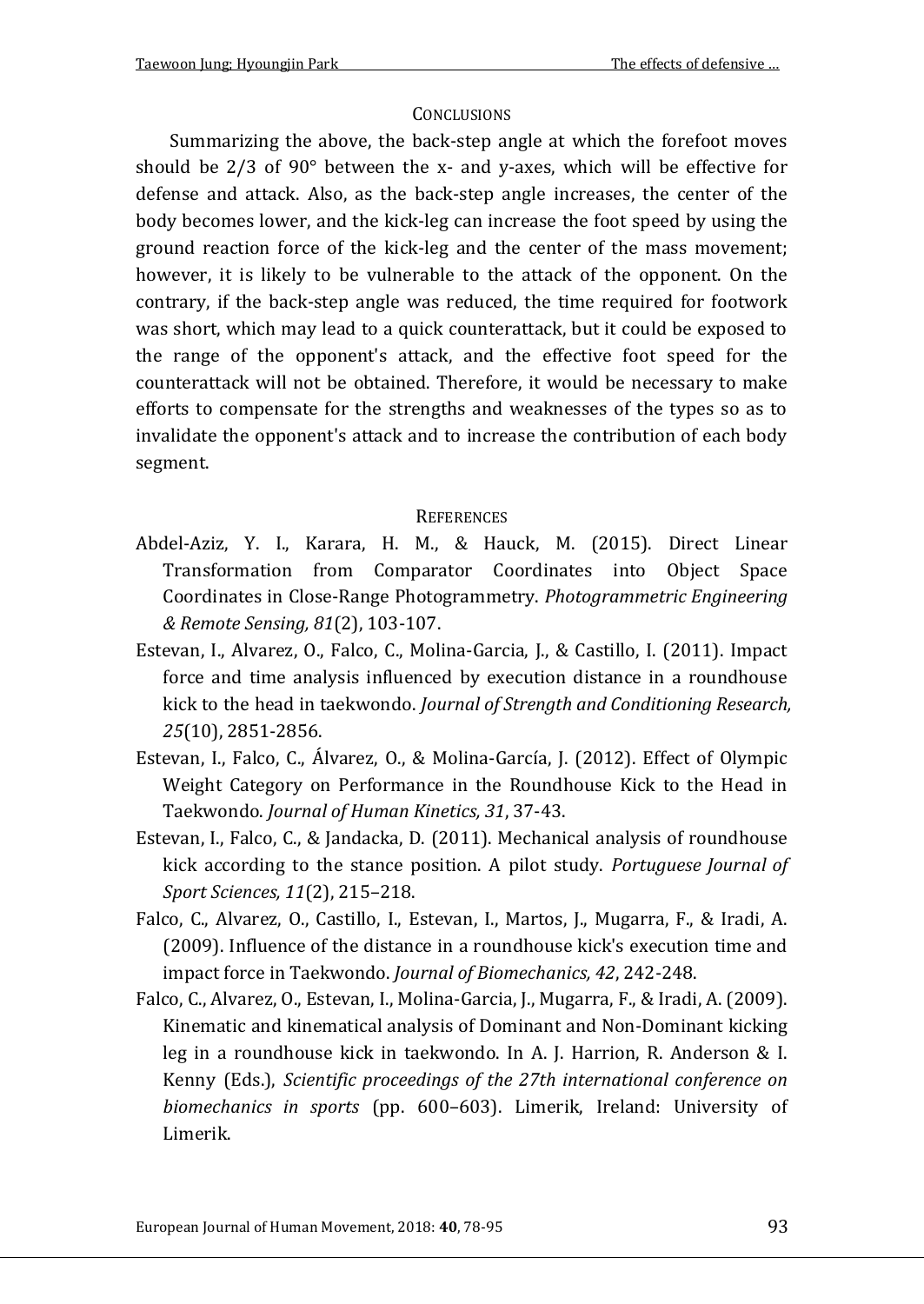- Kang S. (1999). *Analysis of the patterns of the Biomechanical Characteristics in Taekwondo Kicking Techniques.* Unpublished dissertation. Sungkyunkwan University, Korea.
- Kim B. (1991). *The effect of Taekwondo dolryeochagi according to leg position.*  Seoul National University, Korea.
- Kim, J. W., Kwon, M. S., Yenuga, S. S., & Kwon, Y. H. (2010). The effects of target distance on pivot hip, trunk, pelvis, and kicking leg kinematics in Taekwondo roundhouse kicks. *Sports Biomech, 9*(2), 98-114.
- Kim, S. H., Chung, K. H., & Lee, K. M. (1999). *Taekwondo Kyorugi: Olympic Style Sparring*: Turtle Press.
- Koh, J. O., & Watkinson, E. J. (2002). Video analysis of blows to the head and face at the 1999 World Taekwondo Championships. *The Journal of sports medicine and physical fitness, 42*(3), 348-353.
- Kong, P. W., Luk, T. C., & Hong, Y. (2000). Difference between Taekwondo roundhouse kick executed by the front and back leg - a biomechanical study. In Y. Hong (Ed.), *Scientific Proceedings of XVIII International symposium on biomechanics in sports* (pp. 277–280). Hong Kong: The Chinese University of Hong Kong.
- Li, Y., Yan, F., Zeng, Y., & Wang, G. (2005) Biomechanical analysis on roundhouse kick in Taekwondo. *In Scientific Proceedings of the xxiiird International Symposium on Biomechanics in Sports* (pp. 391–394). Beijing, China: The China Institute of Sport Science.
- Liu, P., Tan, J., An, J., & Wang, G. (2000). A kinematic analysis of round kick in Taekwondo. In Y. Hong (Ed.), *Scientific Proceedings of XVIII International symposium on biomechanics in sports* (pp. 916–919). Hong Kong: The Chinese University of Hong Kong.
- Menescardi, C., Lopez-Lopez, J. A., Falco, C., Hernandez-Mendo, A., & Estevan, I. (2015). Tactical aspects of a National University Taekwondo Championship in relation to round and match outcome. *Journal of Strength and Conditioning Research, 29*(2), 466-471.
- Oh, C. H., & Choi, S. N. (2004). A kinematic analysis on reverse-turning kick of Taekwondo student-athletes. *Korean Journal of Sport and Leisure Studies, 22*, 497–509.
- Pieter, F., & Pieter, W. (1995). Speed and force in selected taekwondo techniques. *Biology of Sport, 12*(4), 257-266.
- Shin, J. M., & Choi, J. Y. (2001). The comparison of relative motion of distal segment about proximal segment of Dolyeochagi in Taekwondo. *Korean Journal of Sport and Leisure Studies, 15*, 545–556.
- Tang, W. T., Chang, J. S., & Nien, Y. H. (2007). The kinematics characteristics of preferred and non-preferred roundhouse kick in elite taekwondo athletes. *Journal of Biomechanics, 40*(Supplement 2), S780.